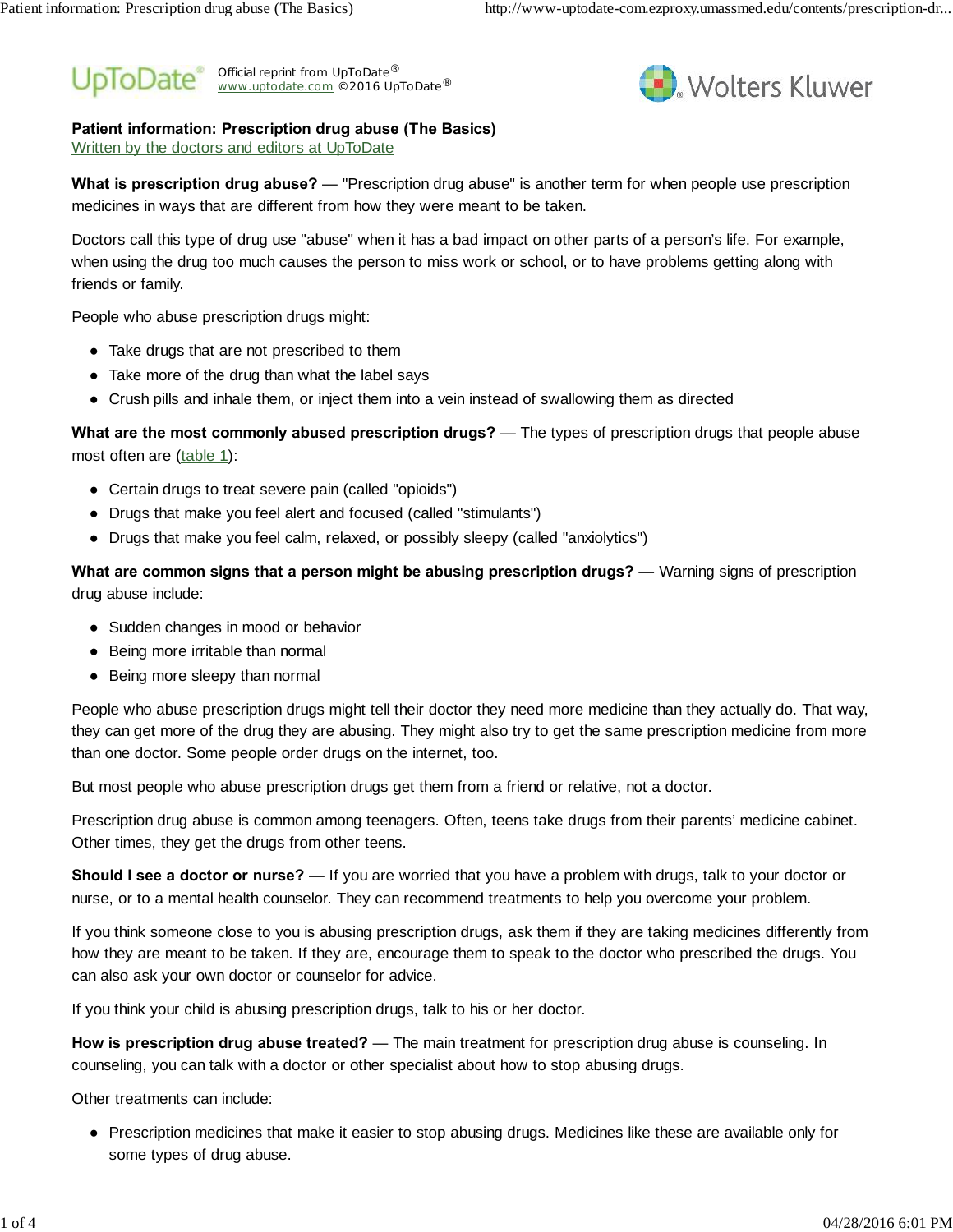Support groups, such as Narcotics Anonymous. In support groups, people talk about their drug use and share advice on how to quit.

**What is withdrawal?** — When people take drugs for a long time and suddenly stop, they often get symptoms. These symptoms are called "withdrawal," and might include:

Feeling anxious or restless Trouble sleeping Vomiting Diarrhea

If you have any of these symptoms after stopping a drug, talk with your doctor or nurse. He or she can prescribe medicines to treat these symptoms or suggest ways to help you cope. Medicines can prevent more severe symptoms, such as seizures.

**Can prescription drug abuse be prevented?** — To reduce the chances that you will abuse drugs, you should:

Tell your doctor about all the medicines you take, including over-the-counter medicines.

Take medicine only as prescribed.

Read the instructions from the pharmacist before taking your medicine.

Ask your doctor or pharmacist about your medicine if you are unsure about how it will affect you.

Once your health problem is better, throw away any left over pills that were prescribed to treat the problem.

### **More on this topic**

### Patient information: Opioid pain medicines (The Basics)

All topics are updated as new evidence becomes available and our peer review process is complete. **This topic retrieved from UpToDate on:** Apr 28, 2016.

The content on the UpToDate website is not intended nor recommended as a substitute for medical advice, diagnosis, or treatment. Always seek the advice of your own physician or other qualified health care professional regarding any medical questions or conditions. The use of UpToDate content is governed by the UpToDate Terms of Use. ©2016 UpToDate, Inc. All rights reserved.

Topic 16997 Version 5.0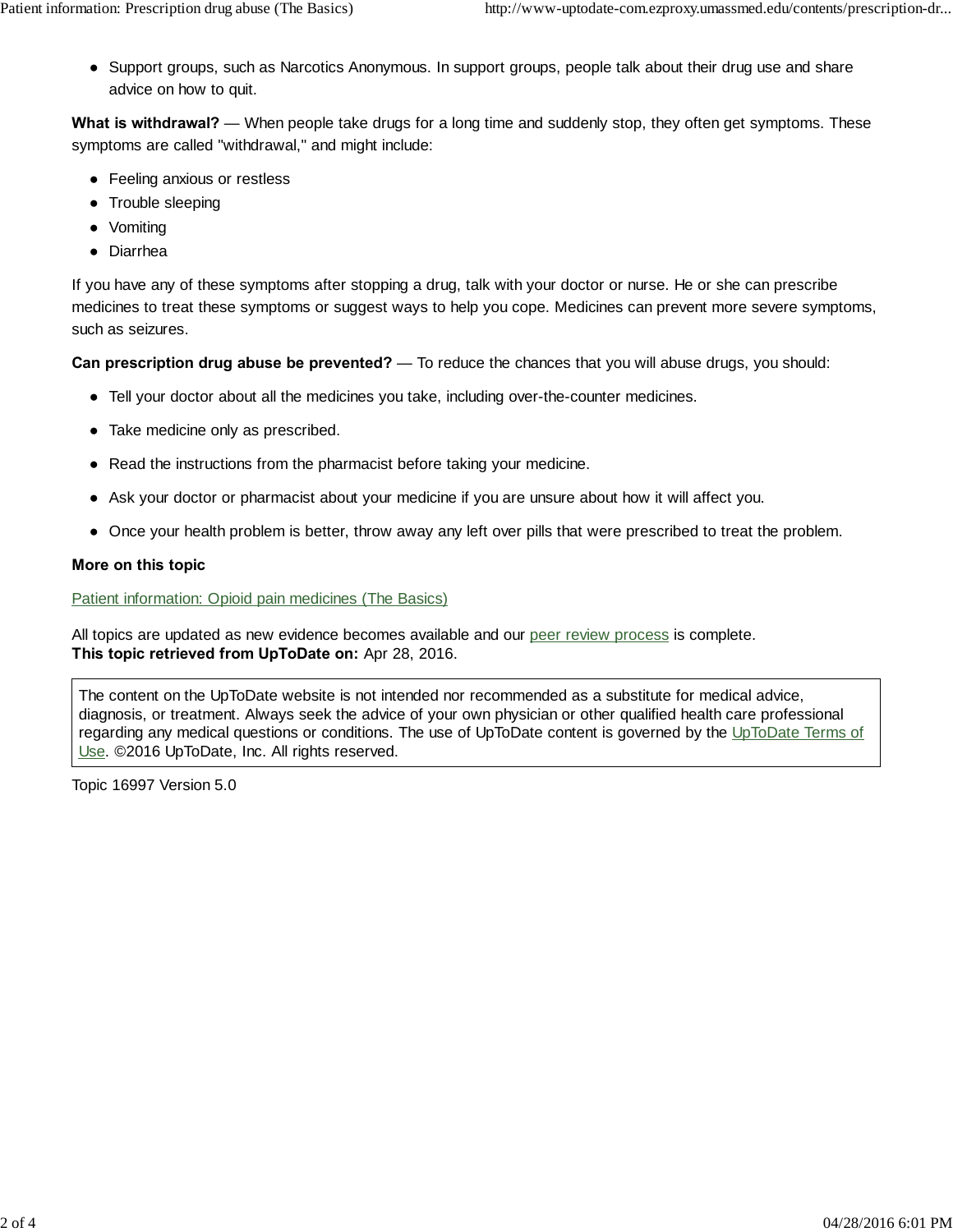## **GRAPHICS**

# **Commonly abused prescription drugs**

| <b>Generic name</b>                  | <b>US brand names</b>                      | <b>Prescribed to treat</b>                         |
|--------------------------------------|--------------------------------------------|----------------------------------------------------|
| Codeine and guaifenesin              | Robitussin AC®                             | Cough                                              |
| Hydrocodone and homatropine          | Hycodan®                                   |                                                    |
|                                      | Hydromet <sup>®</sup>                      |                                                    |
| Buprenorphine                        | Buprenex <sup>®</sup>                      | Severe pain                                        |
|                                      | <b>Butrans®</b>                            |                                                    |
| Codeine                              |                                            |                                                    |
| Codeine and acetaminophen            | Tylenol <sup>®</sup> with codeine<br>No. 3 |                                                    |
| Hydrocodone and acetaminophen        | Vicodin®                                   |                                                    |
|                                      | Lorcet <sup>®</sup>                        |                                                    |
|                                      | Lortab®                                    |                                                    |
|                                      | Others                                     |                                                    |
| Hydromorphone                        | Dilaudid <sup>®</sup>                      |                                                    |
|                                      | Exalgo™                                    |                                                    |
| Methadone                            | Dolophine®                                 |                                                    |
| Morphine                             | Avinza®                                    |                                                    |
|                                      | Kadian®                                    |                                                    |
|                                      | Oramorph SR®                               |                                                    |
|                                      | MS Contin®                                 |                                                    |
| Oxycodone                            | Oxecta™                                    |                                                    |
|                                      | Oxycontin <sup>®</sup>                     |                                                    |
|                                      | Roxicodone®                                |                                                    |
| Oxycodone and acetaminophen          | Endocet <sup>®</sup>                       |                                                    |
|                                      | Percocet <sup>®</sup>                      |                                                    |
|                                      | Roxicet <sup>®</sup>                       |                                                    |
|                                      | Tylox <sup>®</sup>                         |                                                    |
|                                      | Others                                     |                                                    |
| Oxymorphone                          | Opana®                                     |                                                    |
| Amphetamine and<br>dextroamphetamine | Adderall XR®                               | Attention deficit hyperactivity disorder<br>(ADHD) |
| Methamphetamine                      | Desoxyn®                                   |                                                    |
| Methylphenidate                      | <b>Ritalin®</b>                            |                                                    |
|                                      | Concerta@                                  |                                                    |
|                                      |                                            |                                                    |